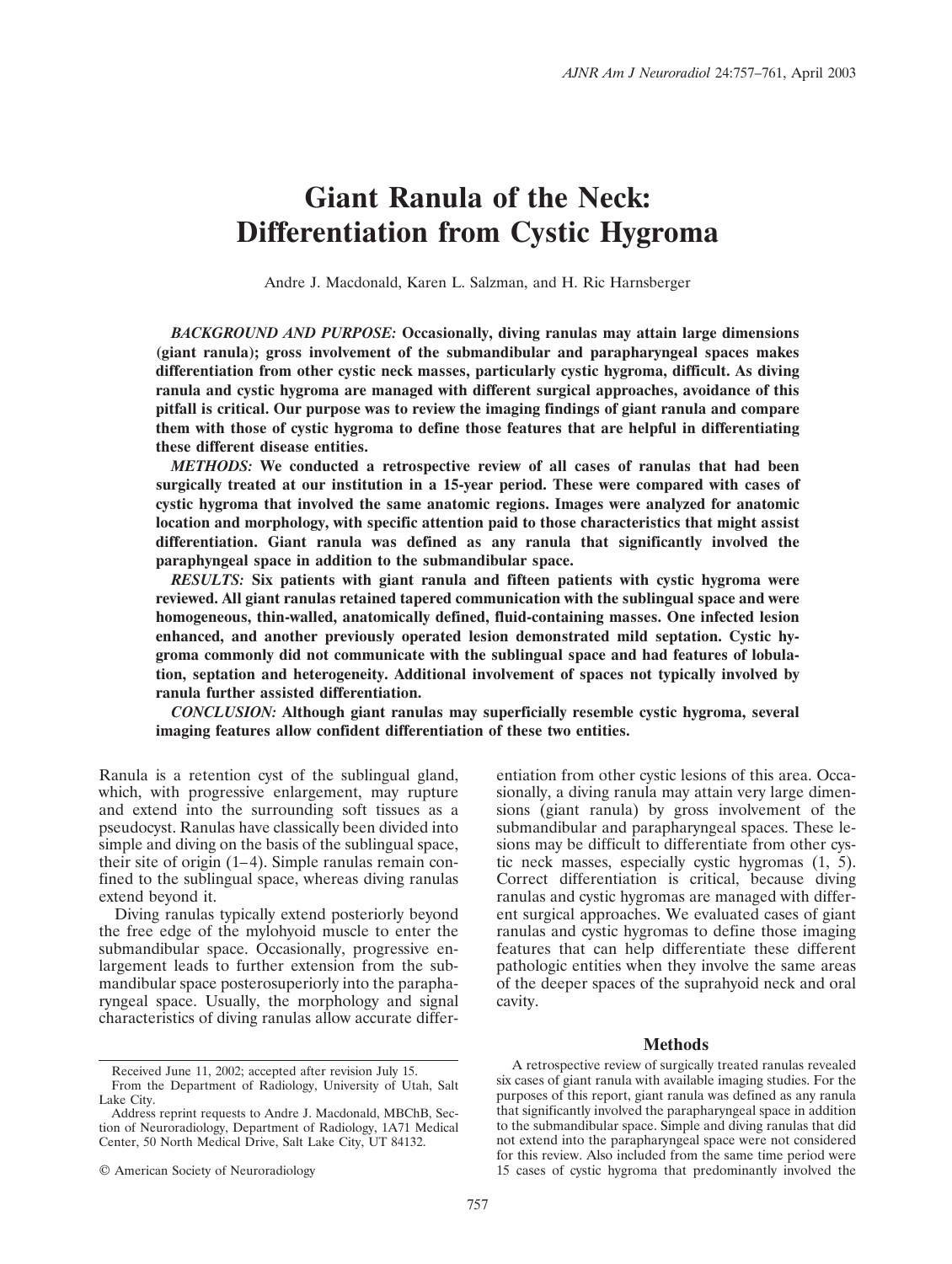FIG 1. Typical imaging findings of giant ranula.

*A*, Axial view contrast-enhanced CT scan shows a homogenous, fluid attenuation mass centered in the submandibular space with a tail of extension anteriorly into the sublingual space (*large arrow*). Note the location both anterior and posterior to the submandibular gland (*asterisk*) due to extension into the submandibular space both posterior to the mylohyoid muscle and laterally through a congenital mylohyoid defect (*small arrow*).

*B*, Coronal view image shows cranial extension into the parapharyngeal space (*asterisk*), without significant mass effect on the surrounding structures. Note the relation of the submandibular component to the



mylohyoid muscle (*arrow*). Reprinted from Harnsberger (17) with permission from the Electronic Medical Education Resource Group.

submandibular space in an attempt to identify helpful differentiating imaging features.

All patients underwent either CT or MR imaging. Although individual parameters varied, axial contrast-enhanced CT and T1- and T2-weighted multiplanar contrast-enhanced MR imaging formed the basis of all cases examined. Six of six patients with giant ranulas were examined with CT in the axial plane, and two of the six patients underwent additional coronal imaging. IV administered contrast material and 3-mm section thickness were used in all cases. Most patients with cystic hygroma (11 of 15 patients) also underwent CT with similar parameters. Five patients (five of 15 patients) underwent MR imaging, and one underwent both CT and MR imaging. All scans and images were examined for lesion anatomic location, morphology, fluid attenuation or signal intensity, enhancement characteristics, and relationship to surrounding structures.

#### **Results**

Six cases of giant ranula were reviewed. The patients ranged in age from 13 to 47 years (mean, 31 years). All six patients were male.

Fifteen cases of cystic hygroma were reviewed. The patients ranged in age from 13 months to 74 years (mean, 27 years). Nine patients were male, and six were female.

## *Giant Ranula Imaging Findings*

The imaging findings of all cases of giant ranula (six of six cases) were similar. All lesions (six of six lesions) were unilateral and were centered in the submandibular space. All were posterior to the submandibular gland, except for one that was both anterior and posterior to the gland.

All lesions showed contiguous involvement of the sublingual space, the so-called *tail sign*. In all cases, this was located posterior to the mylohyoid muscle and had a smooth, tapered appearance. In addition, one of these cases also showed communication laterally through a defect in the mylohyoid muscle (Fig 1A). The degree of sublingual space involvement varied widely, with half of the cases (three of six cases) involving only the posterior one-third, one case involving the posterior two-thirds, and the remaining two cases involving the entire sublingual space. All cases showed posterosuperior extension from the submandibular space into the parapharyngeal space toward the skull base (Fig 1B). Parapharyngeal space extension of ranula resulted in effacement of the fat without significant displacement or deformity of the surrounding structures. In addition to sublingual and parapharyngeal extension, two of six cases extended inferiorly from the submandibular space below the level of the hyoid bone into the anterior cervical space.

All giant ranulas were unilocular, homogeneous, well-circumscribed, fluid-containing lesions. A single lesion that showed strong, thin peripheral enhancement was proved at surgery to be secondarily infected (Fig 2A). Most of the cases (five of six cases) did not show enhancement.

One case showed subtle septation (Fig 2B and C). Although the preoperative diagnosis was diving ranula, multiple neck dissections were performed without removal of the sublingual gland. Repeated recurrence of the pseudocyst in the submandibular space resulted. The final surgical procedure included resection of the sublingual gland with no further recurrence. These septations may have been secondary to these surgical procedures.

### *Cystic Hygroma Imaging Findings*

Fifteen cases of cystic hygroma that predominantly involved the submandibular space were included for review. Of these, only five showed contiguous extension into the sublingual space, with only two of the five having a tapered appearance similar to the tail sign described for ranula. The other three of the five lesions involving the sublingual space had a lobulated, nontapered appearance (Fig 3A). In addition to submandibular and sublingual space involvement, two of 15 cases extended into the parapharyngeal space and three of 15 involved the anterior cervical space. Additional anatomically defined spaces involved by cystic hygroma included the retropharyngeal space, carotid space, posterior cervical space, and visceral space (Fig 3A and B).

Cystic hygromas were typically well-marginated fluid attenuation and signal intensity masses on CT and MR images, respectively, but 10 of 15 showed lobulation, 13 of 15 showed internal septation (Fig 3C), and three of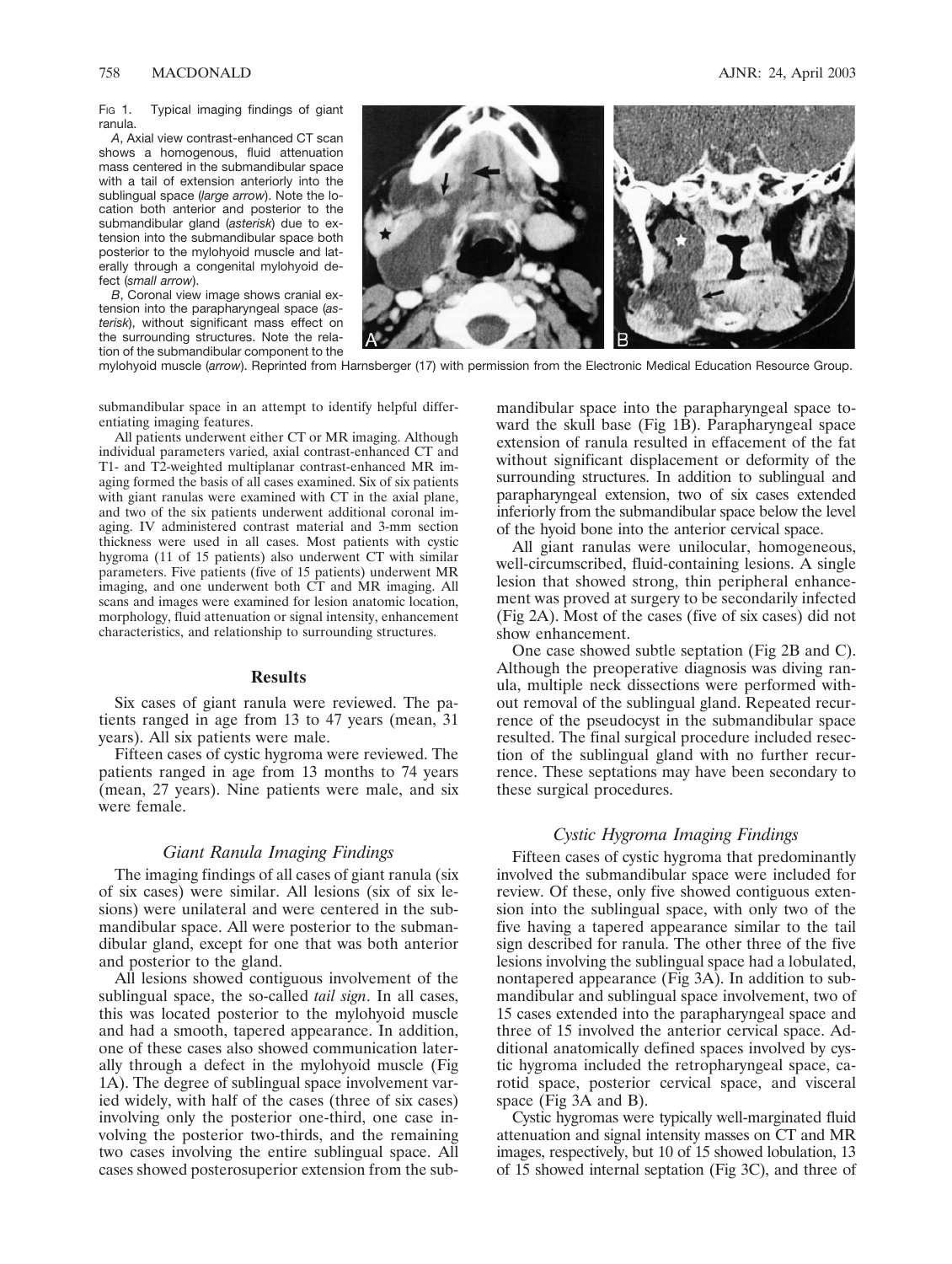

## FIG 2. Atypical imaging findings of giant ranulas.

*A*, Axial view contrast-enhanced CT scan shows peripheral enhancement of this infected giant ranula. Note mild dilation of the submandibular gland duct (*arrow*) lateral to the sublingual tail in the sublingual space.

*B* and *C*, Contiguous (*B* slightly superior to *C*) axial view contrast-enhanced CT scans of a patient who had undergone seven failed neck operations. Mild septation is present (*white arrows*). Subsequent resection of the left sublingual gland resulted in complete resolution. Note the smooth, tapered tail extending into the sublingual space (*black arrow*). The lesion was pathologically proved to be a giant ranula. Reprinted from Harnsberger (17) with permission from the Electronic Medical Education Resource Group.



Fig 3. Axial view contrast-enhanced CT scans of three patients with cystic hygromas show helpful differentiating features. *A*, Typical cystic hygroma shows lobulated involvement of the sublingual space (*black arrow*), mild heterogeneity (*white arrow*), and extension into the retropharyngeal space (*asterisk*).

*B*, Smooth, well-circumscribed cystic hygroma and septation (*white arrow*) and posterior extension into the posterior cervical space (*asterisk*) are present.

*C*, Subtle septation (*arrow*) is present in this well-circumscribed, homogenous cystic hygroma. Reprinted from Harnsberger (17) with permission from the Electronic Medical Education Resource Group.

15 showed slight heterogeneity. None of the lesions in our series showed enhancement.

## **Discussion**

Giant ranula can be defined as any ranula that significantly involves the parapharyngeal space in addition to the submandibular space. This very large version of the typical diving ranula can be difficult to differentiate from cystic hygroma in this area on the basis of clinical and radiologic findings. Incorrect surgical management may result from confusing these two very different disease entities (1, 5).

The recommended surgical management of the giant diving ranula is removal of the ipsilateral sublingual gland via a cervical or intraoral approach. Excision of the pseudocystic extension into the deep spaces of the neck is unnecessary and places the surrounding neurovascular structures at risk for surgical injury (1, 4, 6–9). Surgical management of cystic hygroma, on the other hand, requires localized removal of the lesion from the spaces involved (5, 10). In this project, we analyzed the imaging features of giant ranula, their anatomic location, and the differential features compared with cystic hygroma. If highly suggestive imaging findings can differentiate these two lesions, surgical planning can be affected.

## *Anatomy*

A brief anatomic review is helpful to fully understand the fascial barriers of the oral cavity and oropharynx that direct the extension of giant diving ranula into the surrounding deep tissues (11, 12) (Fig 4).

The paired sublingual spaces are located within the floor of the mouth on either side of the midline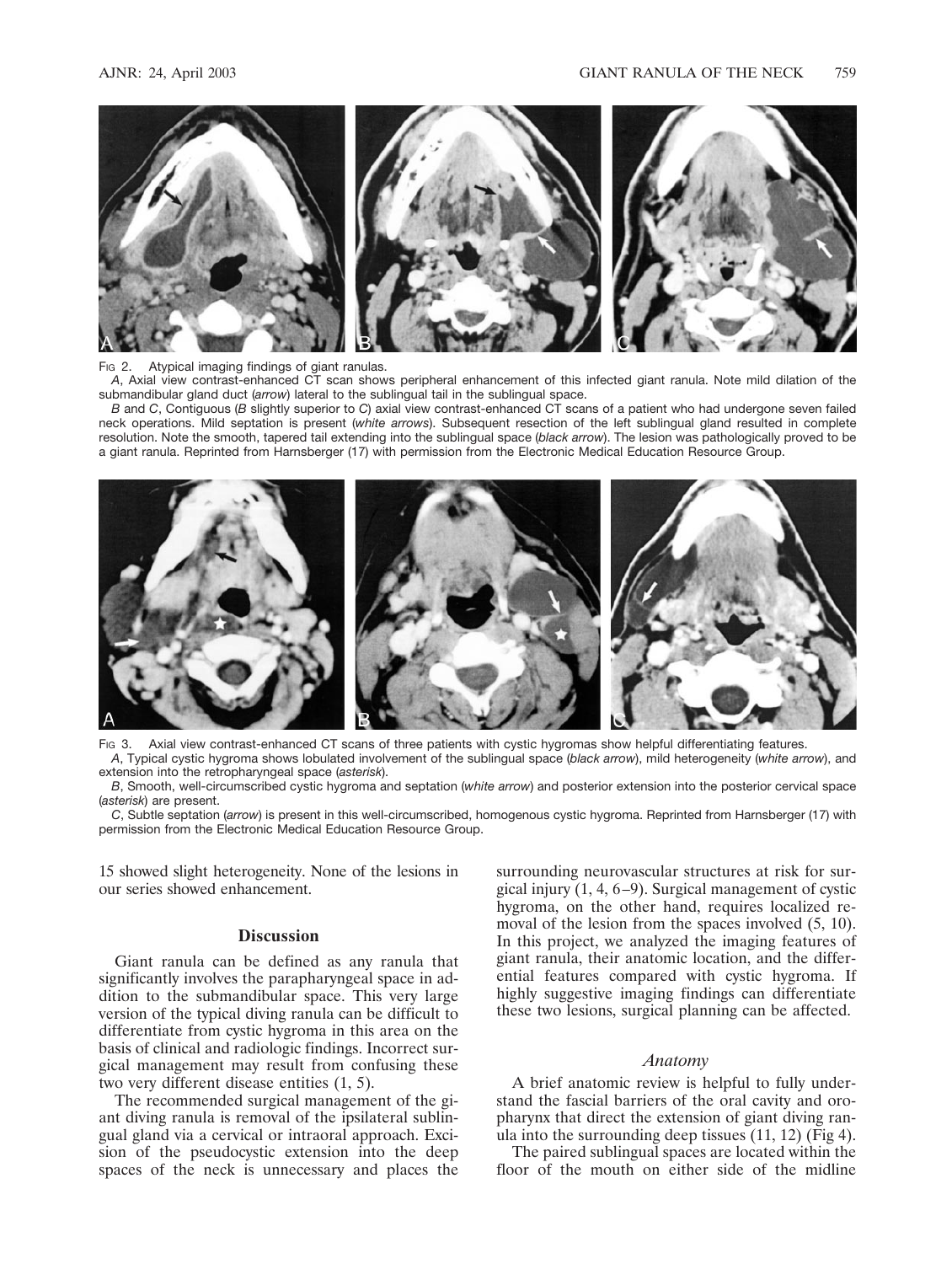

#### FIG 4. Giant ranula.

Diagram of axial view shows the anatomic relations of giant ranula (*white asterisk*), centered in the submandibular space with posterior extension into the parapharyngeal space and an anterior tail extending into the sublingual space. Note the mylohyoid muscle (*large arrow*) and hyoglossus muscle (*small arrow*), which define the margins of the sublingual space. Normal anatomic spaces are shown on the *right* side of the diagram: sublingual space (*long thin arrow*), submandibular space (*black asterisk*), and parapharyngeal space (*curved arrow*). Modified from Coit et al (12) with permission from the Radiological Society of North America.

genioglossus muscles and are not lined by fascia. They are separated from the submandibular space by the mylohyoid muscle that extends from the medial-inferior aspect of the mandible to the hyoid bone, separating the floor of the mouth and sublingual space superomedially, from the submandibular space inferolaterally.

The submandibular space is defined by the superficial investing layer of the deep cervical fascia that splits to encircle the submandibular space, with the deeper slip of fascia running along the external surface of the mylohyoid muscle and the more shallow slip paralleling the deep margin of the platysma. The two submandibular spaces therefore communicate freely with each other across the midline between the mylohyoid and platysma muscles. Posteriorly, the fascia is deficient, allowing direct communication with the parapharyngeal space posterosuperiorly and the sublingual space superomedially around the posterior free edge of the mylohyoid muscle. Congenital defects that transmit neurovascular structures may occur within the mylohyoid muscle in up to 77% of the normal population, allowing lateral free communication between the sublingual and submandibular spaces (13). Inferiorly, the fascial layers merge with the hyoid bone.

The parapharyngeal space is a complex anatomic compartment, triangular in cross section, and extending as a crescent-shaped space from the skull base

superiorly to the superior cornu of the hyoid bone inferiorly. Its fascial boundaries are formed from the surrounding spaces. Inferiorly, no fascia exists between the parapharyngeal space and the posterior aspect of the submandibular and sublingual spaces, allowing free communication among these three spaces.

## *Pathologic Findings*

Simple ranulas represent postinflammatory retention cysts of the sublingual glands or the minor salivary glands of the sublingual space consisting of a unilocular central cystic space containing mucin with an epithelial lining. As a simple ranula enlarges, it usually ruptures and decompresses posteriorly spreading by mucus extravasation along pathways of least resistance into the submandibular space or parapharyngeal space or both, thus becoming a diving ranula. Diving ranulas are pseudocysts; the wall of a diving ranula is comprised of loose vascularized connective tissue lacking an epithelial lining (1, 3, 9, 14).

# *Imaging Findings*

The bulk of an uncomplicated giant ranula is located within the submandibular space, with contiguous involvement of the ipsilateral sublingual and parapharyngeal spaces. It is a unilocular, homogeneous, well-defined, nonenhancing mass with fluid attenuation and signal intensity on CT scans and MR images, respectively (2, 12).

Communication between the sublingual and submandibular components typically occurs behind the posterior free edge of the mylohyoid muscle, the so-called *tail sign* (12). This typically appears as a smooth tapered continuation anteriorly into the sublingual space. In our experience, this feature has always been present. Less commonly, communication with the sublingual space may occur directly laterally via a congenital defect in the mylohyoid muscle (1, 7–9, 12). From the submandibular space, there is posterosuperior extension into the parapharyngeal space and hence to the skull base. Parapharyngeal extension tends to result in relatively little displacement of surrounding structures, even when the ranula fills a considerable part of the space, probably as a result of its low pressure fluid content and its tendency to follow the pathway of least resistance along the loose fatty tissue of the parapharyngeal space (2). Spread across the midline anteriorly within the submandibular space may occur, as may extension below the level of the hyoid bone into the anterior cervical space as the pseudocyst dissects between the fascial layers inferiorly. Recurrent and previously infected ranulas may show atypical features, such as septation and rim enhancement after the administration of contrast material (12).

# *Differential Diagnosis*

Cystic hygroma typically presents early in life, with 50% present at birth and 90% evident by age 2 years